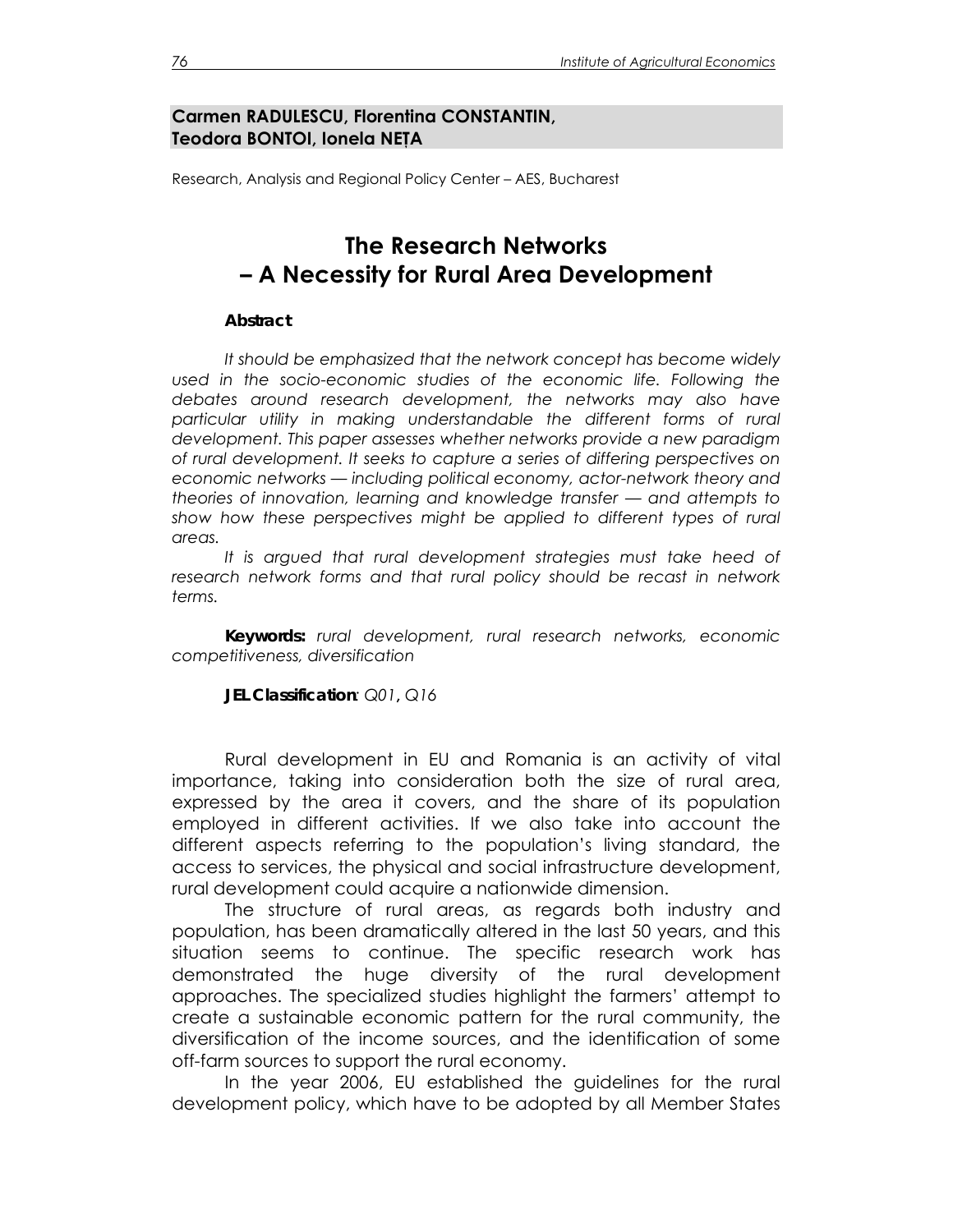within the national development policy. Even since the Common Agricultural Policy reform, the rural development has laid a great emphasis on the increase of the support to rural areas so that these could face the challenges of the 21st century. The rural area accounts for almost 90% of the area of the enlarged EU (EU-27) and the new financial decisions of the rural development policy target the economic growth and the creation of new jobs in the rural areas - in conformity with the Lisbon Strategy - and the improvement of sustainability - in conformity with the Gőteborg Strategy<sup>1</sup>.

 While the urban-industrial agglomerations are, undoubtedly, the centers of the economic and social development in Europe, the rural area will have an increasingly greater importance in the future.

The importance of the rural area is mainly given by the following factors:

- It ensures food security; the food quality and safety depend on the economic, political and social conditions of the farming sector, and on the rural environment situation;
- The rural area supplies natural resources that are vital for the urban centers: water, wood, biomass;
- The nature and landscape, as well as the cultural traditions are large-scale production factors in the tourism industry;
- Many valuable eco-systems are located in the rural area;
- The under-urbanization asks for a new approach to regional planning.

 Besides the importance of these factors, the rural area will also have to guarantee the meeting of the requirements from the European Chart of the Rural Space. The Parliament Assembly of the European Council adopted the Recommendation 1269/1996 with regard to the European Chart of the Rural Space – the political and juridical framework document of the rural development in Europe.

 The countries that signed up the European Chart of the Rural Space commit themselves to guarantee a production system meant to ensure:

- the necessary food for the population;
- an income level for the farmers and their families, close and comparable to the income level from other professions, with a comparable level of responsibility, providing a vital income (profit) source for the rural population;
- environment protection and the regeneration of soil and ground water for the future generations under a sustainable development vision;
- production of recyclable raw materials for industry and energy production;
- all the needs of the small and medium-sized enterprises activating in agriculture, handicraft, and services;

l

<sup>1</sup> Presidency Conclusions – Gőteborg, June 15-16, 2001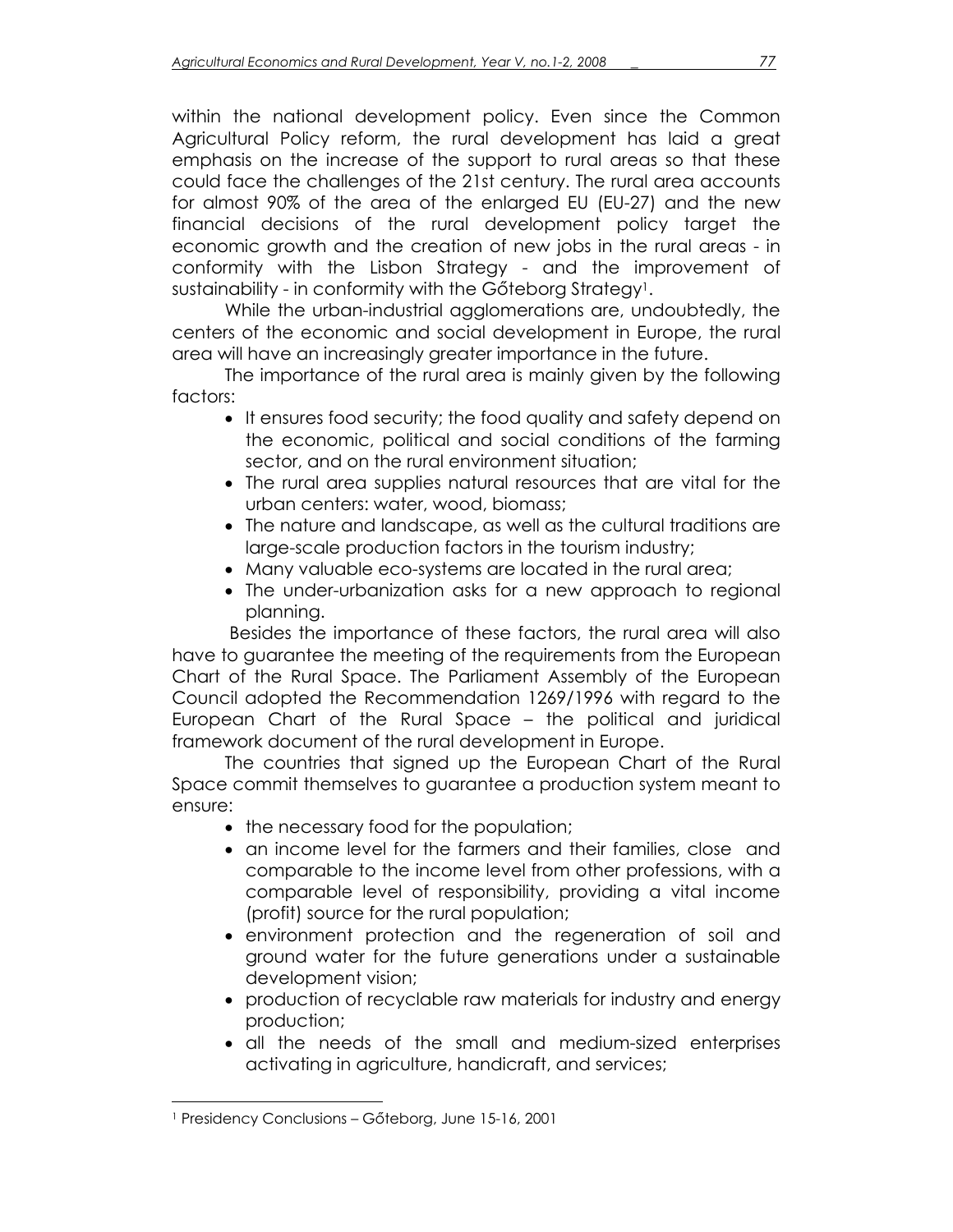- a base for leisure and tourism;
- preservation of genetic resources as a basis of agriculture and biotechnology.

 In this context, the European Chart also formulated measures, supported by a legislation adjusted to the conditions of each country, meant to protect the environment. The provisions of this document refer to the following aspects:

- ♦ sustained efforts in the rational and sustainable use of the natural resources and preservation of habitats and biodiversity;
- ♦ natural, semi-natural or man-made landscape protection;
- ♦ protection of the rural area beauties, village renewal and renovation, rehabilitation of the degraded natural landscape;
- ♦ notification of sites with old species or breeds of farm animals, traditional rural landscapes, traditional techniques in agriculture, etc;
- ♦ the strict respect of the national and international legal provisions on environment protection, etc.

 We appreciate as valuable the provisions from the European Chart with regard to culture development and protection in the rural area, which have as main objective to maintain and protect the diversity and richness of the archeological heritage in the rural areas and to promote a dynamic culture, by taking action in the following directions:

- inventory, putting into value and promotion of the historical and cultural heritage, including the abilities of the rural life;
- development of traditions and forms of cultural expression, as well as of local dialects,
- strengthening the regional cultural identity of the rural populations and promoting the associative life;
- promoting the rural and local gastronomic heritage.

 Rural development should be considered from the global perspective of the European space. In order to stop the decline of the countryside, we need to organize this area so that it becomes less dependent on the economic centers. This implies the respect of the rural sustainable development principles2:

- 1. At economic level:
- $\rightarrow$  a prosperous, competitive and efficient rural economy;
- $\rightarrow$  a competitive sustainable agriculture, which should supply adequate amounts of healthy food and cover the consumers' needs;
- $\rightarrow$  a diverse and dynamic economy, with local services and initiatives, which can create job opportunities.
- 2. At socio-cultural level:

l

<sup>2</sup> www.cceg.ro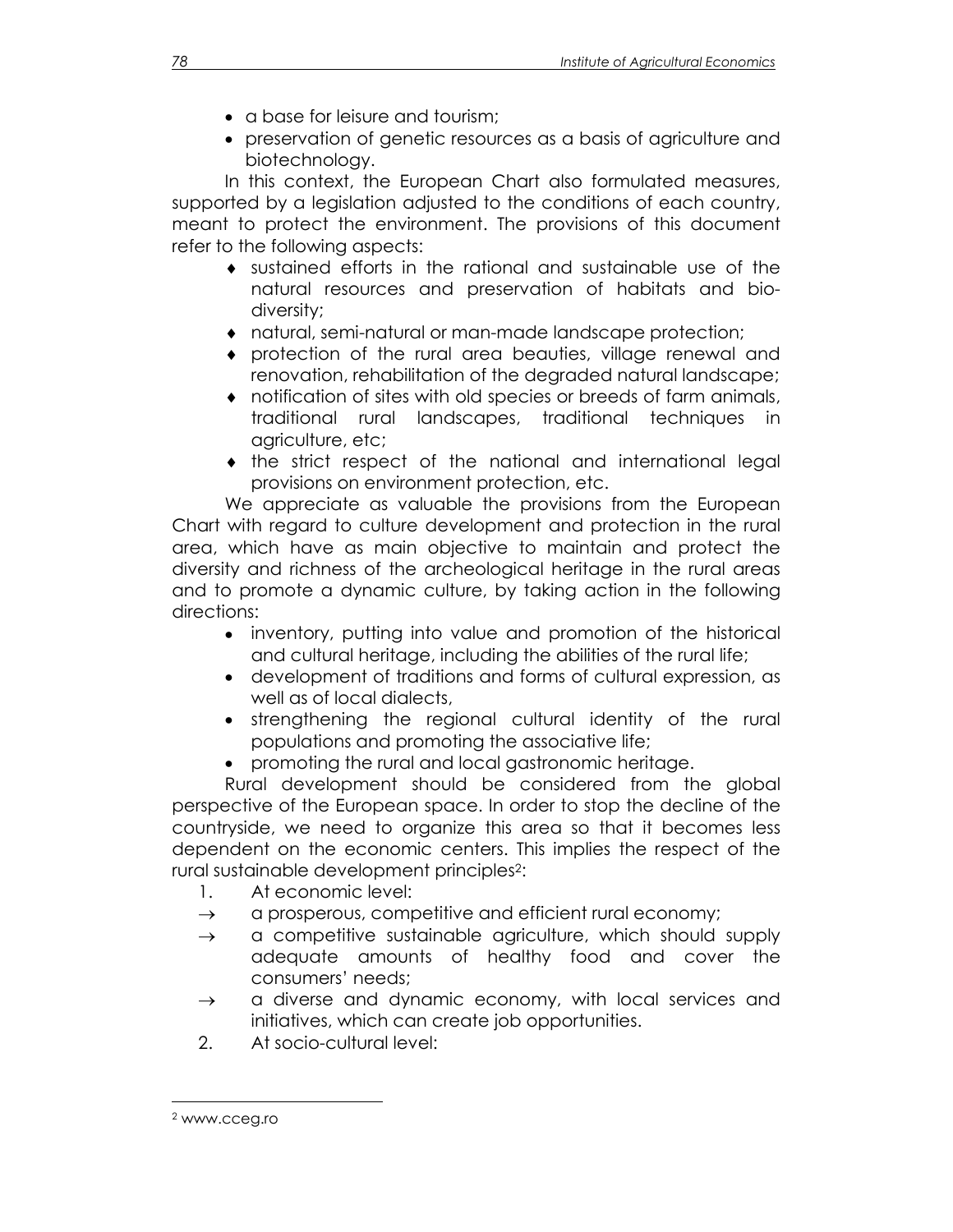- $\rightarrow$  meeting the social needs in terms of assistance and security, dwellings, education, health, trade, communications;
- $\rightarrow$  provide new opportunities for the young people (jobs, education, training, etc.);
- $\rightarrow$  cultural heritage preservation.
- 3. The ecological dimension:
- $\rightarrow$  promoting the organic practices for land use and the rational use of resources (soil, water, energy, eco-systems), mainly at farm level;
- $\rightarrow$  preservation of the diversity of habitats and landscapes (in parallel to the farming activities);
- $\rightarrow$  ensuring population's stability as regards its number.

 As a conclusion, we shall list the measures proposed by the EU under the sustainable development schemes of the rural areas:

- ♦ providing support to structural adjustments in the agricultural sector (investments on agricultural holdings, selection of the young farmers, training);
- support to farm activities for environment protection;
- granting support for investments in the processing and sale of food products;
- granting support for forest rehabilitation;
- support for measures promoting the adjustment of the rural areas to the agricultural practice and for their conversion.

 All these measures proposed by the EU represent a motivation for the development of the rural research networks.

 After the Common Agricultural Policy reform, at European level, the approach to agriculture and rural areas has changed, focusing on the need to integrate all the rural area components. As a result, the financial support efforts were channeled into new directions, many of them in opposition to the previous ones. The single common point remained, at EU level, the size of the amount dedicated to the rural environment.

 Another measure which strongly motivates the development of the rural research networks is the change of vision in the Common Agricultural Policy, so that:

- ♦ CAP provides more support to the natural environment sustainability and less support to production;
- ♦ CAP has reduced its protection in the face of the global competition.

 Thus, the farmers' commercial advantage will depend upon the possibility to apply the latest research results.

 The scientific research represents a source of economic and innovation progress, of high-tech assimilation, and national technical support to the investment programs. At the same time, it represents a modality to prepare and train the human resources of high cultural, intellectual and scientific level, for excellence affirmation and promotion. The scientific potential of a country is defined by the level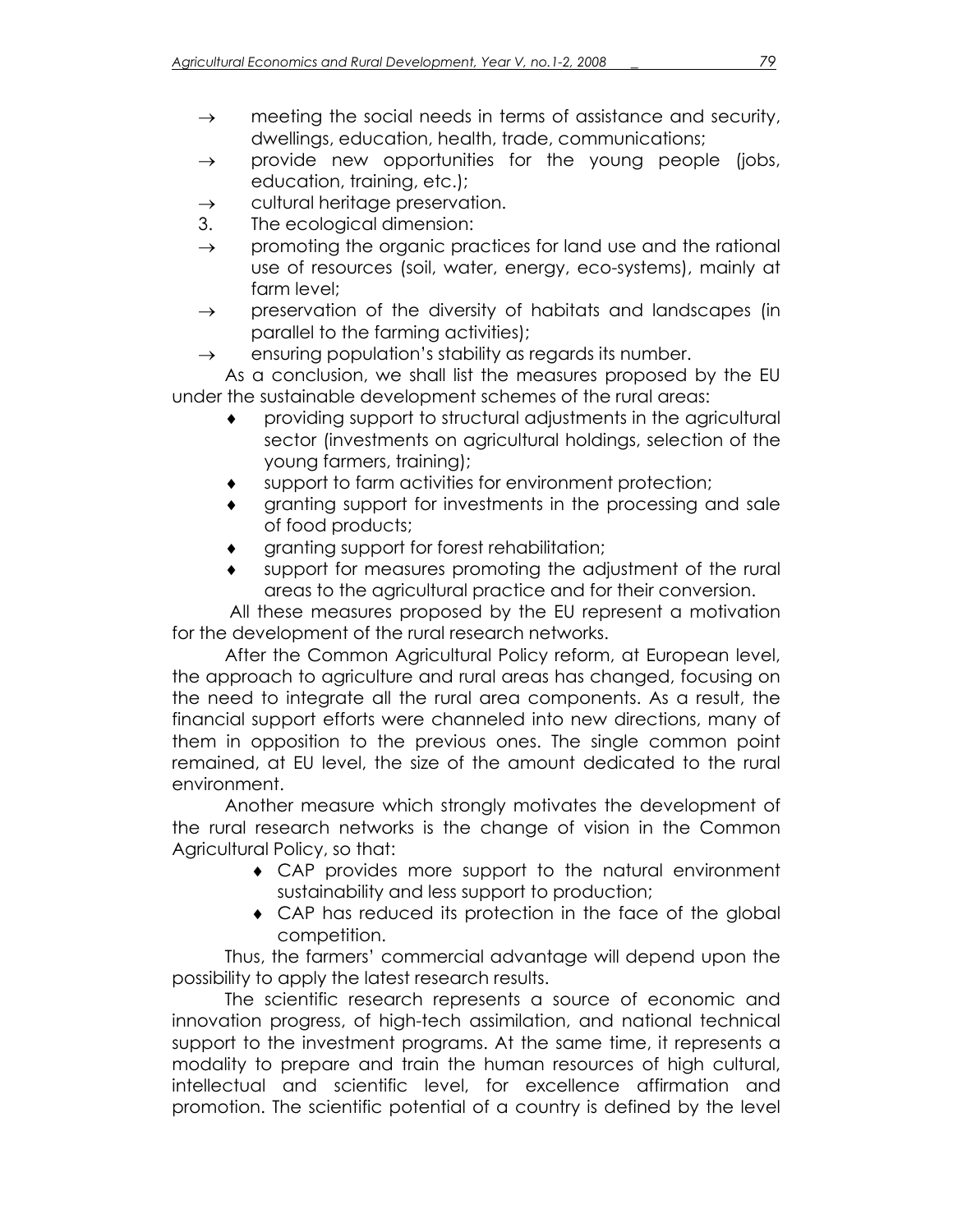of finance, the qualification level and the number of human resources, by the knowledge heritage, by the infrastructure situation, as well by the volume of international cooperation for which the necessary funds are provided.

 For Romania, the need to give an impetus to the economic competitiveness increase represents the priority of the post-accession period, having in view to narrow the technological gaps, which separate Romania from the remaining EU Member States, mainly in the context of the revised Lisbon Strategy.

 From the point of view of the direct resources of competitiveness increase, the gaps between Romania and the other Member States are manifested mainly as regards the innovation and research/development, as well as in the field of the informational society. This results in the main goal for Romania to establish a dynamic and competitive economic environment, capable to assimilate and to develop high-tech areas and to respond to the strategic long-term development requirements, in the context of a knowledge-based economy.

 The integration into the EU structures implies competitiveness, cooperation and specialization, both in the economic activities of different players, from different fields, and in the rural areas. In order to become a country with a competitive, knowledge-based economy, it is essential for Romania to find the "key of the future" in order to make progress faster than other countries. The National Development Strategy should see in the Romanian research, integrated into ERA (European Research Area), the key to progress.

 It should be stressed from the very beginning that Romania cannot bridge up its economic gaps in the absence of a competitive, adding value economy; competitiveness needs access to new technologies. These technologies are based on multi-disciplinary scientific knowledge, which develops very fast.

 The research works, studies, knowledge and all the activities specific to the scientific research, must represent the challenge for the development of the rural community through the establishment of rural research networks. In Romania, in the pre-accession year 2006, the situation of such networks was not very favourable, because the focus was still laid on a simple economic partnership, with no consequences on knowledge, as primordial element in the requirements for the new European economy, launched through the Lisbon Strategy. The revigoration of the rural areas can be achieved through the involvement of all the stakeholders and policy makers, by the initiation of a dialogue, facilitated by the exchange of knowledge and experiences, key elements of experimental and applied research.

 The analysis of the Romanian research networks reveals the organizational modality and structure; the inter-disciplinary character, a new factor in their development horizon, is the offspring of a linear character, which is already denied by the European research area, as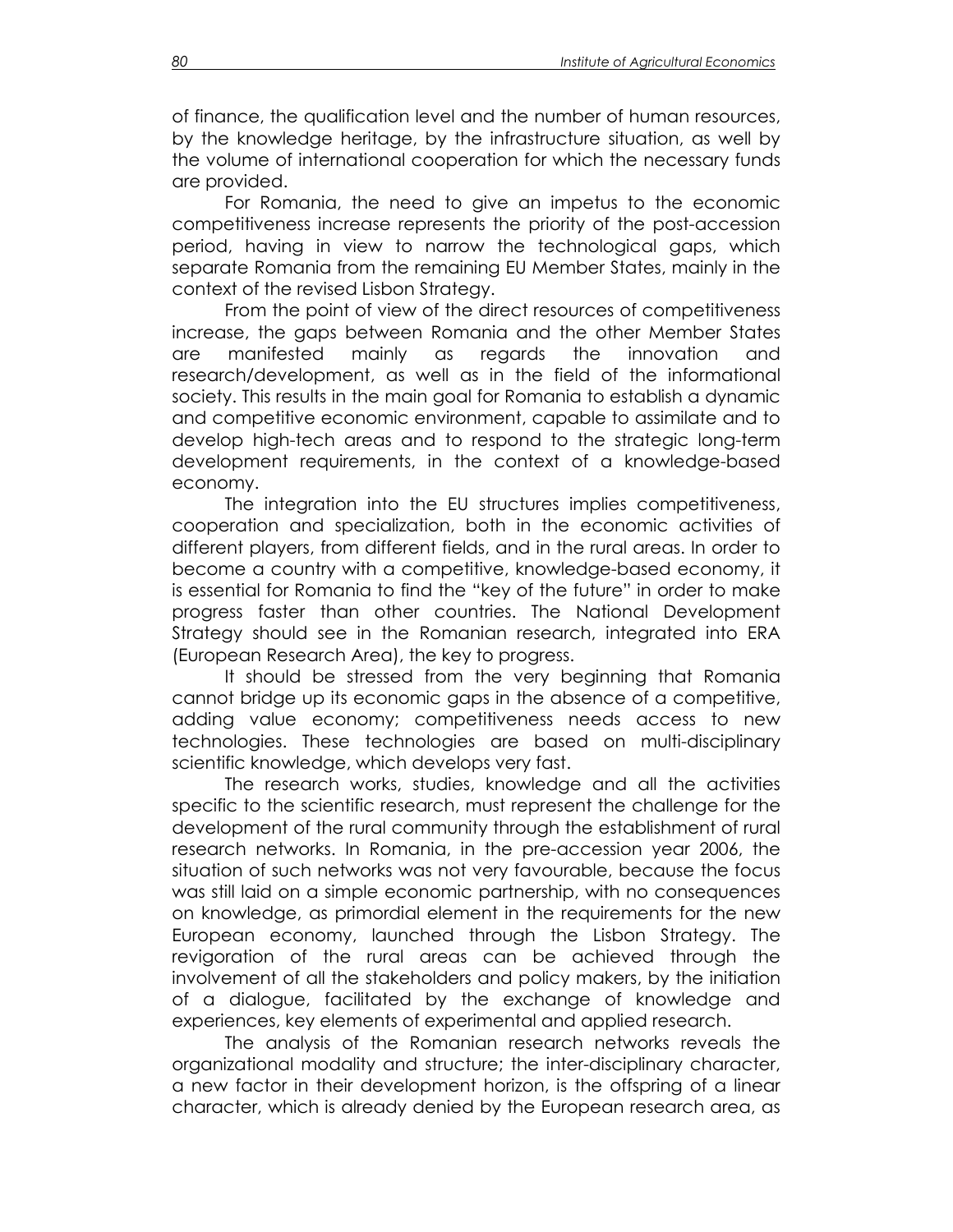not being a factor of economic growth any more for any actor involved in such scientific research activities. Thus, in Romania, we can find research networks that are different from the point of view of their members, namely:

- Networks that first address to research institutes and organizations
- Networks that address to individual researchers, according to their specialty
- University research networks, consisting of students, professors, and researchers.

 At the same time, there are research networks that are structured according to the approached thematic, namely:

- multi-disciplinary networks, consisting of different committees, which approach different complex areas (social, economic, political)
- thematic networks, focusing on a certain domain: environment protection, agriculture, protection of water and forest resources, nano-technologies, bio-technologies, etc.



Network of Non-governmental Organizations in Community Development

 In the rural development field, we should highlight the existence of the Network of Non-governmental Organizations in the Community Development "RuralNet", in Timişoara, whose objective is to build up relations meant to support different actions at community level. In this stage, the community is informed about the presence and role of intervention, the key actors are identified, a working group is set up and consolidated, the community gets mobilized. This is a long-term objective and gets the community development agent implied in the identification of isolated groups and taking care that these groups are also taken into consideration and get involved.

 For this manifestation form at community level and for the belonging persons, the community development values and principles have been established and taken into consideration.

## **The community development values:**

- ◆ Social equity
- ♦ Local heritage
- ♦ Confidence
- ♦ Responsibility
- ♦ Professionalism
- ♦ Civic spirit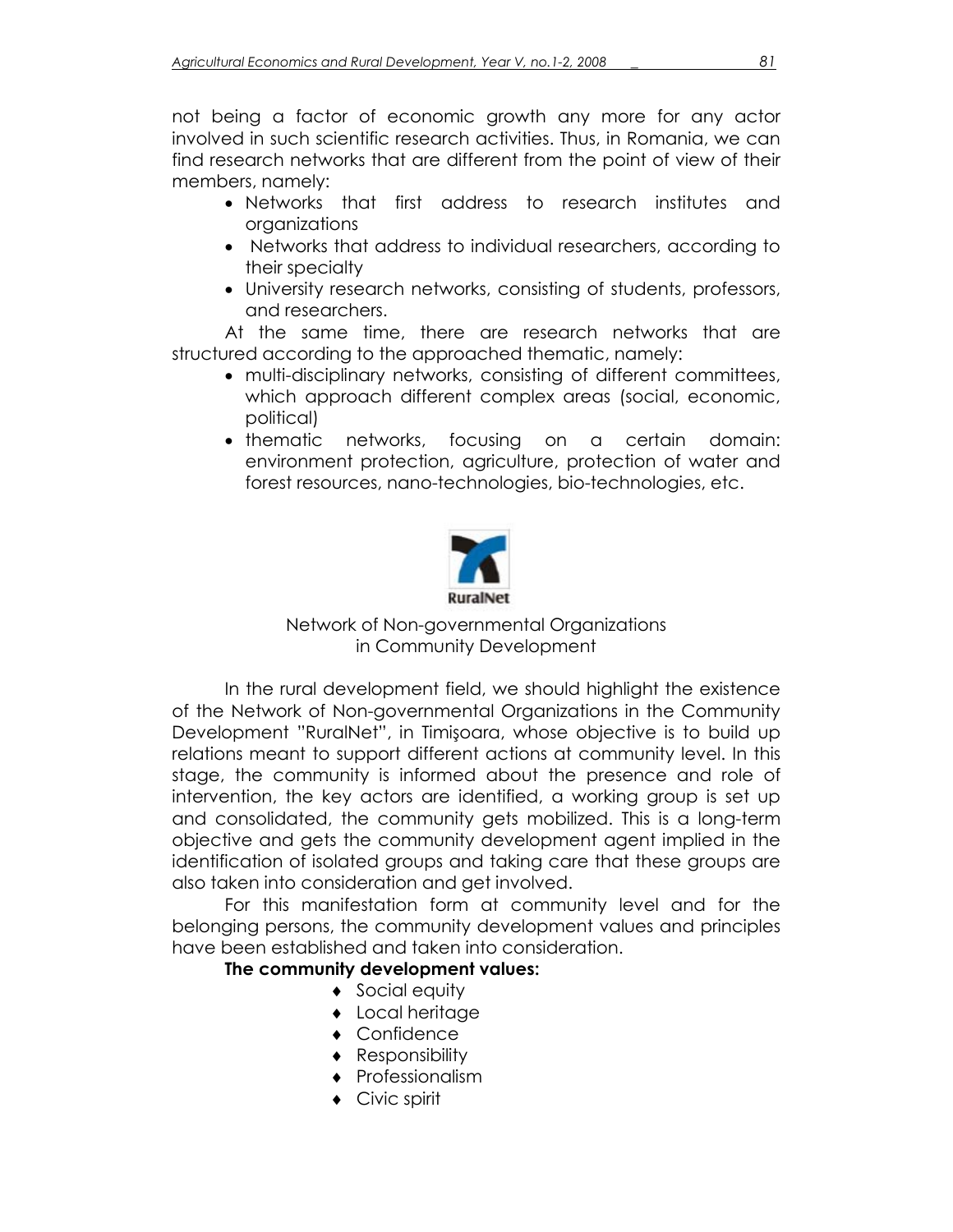- ♦ Open character
- ♦ Voluntary spirit
- ♦ Creativity

## **The community development principles:**

- 1. The participation and the involvement of the community
- 2. Community potentiation
- 3. The local resources valorization
- 4. The strategic approach to local needs
- 5. Sustainable development
- 6. Promotion of the voluntary spirit
- 7. The respect of the local traditions and customs
- 8. Lack of political and/or religious bias
- 9. Intervention responsibility
- 10. Permanent learning
- 11. Transparency of the community development process
- 12. Respect of the diversity
- 13. Promoting equal opportunities
- 14. Partnership promotion

RuralNet promotes partnership at community and regional level, yet in the absence of the scientific research factor involvement, which could add its contribution to the development and knowledge cycle completion. That is why the rural research community network should be established, taking into consideration the fact that Romania's economy is mainly an agrarian economy, and the agricultural activities are carried out in the rural area, which needs to get closer to the development path that should support Romania's getting in line with the economic, social and cultural development level in Europe and worldwide. RuralNet has a close cooperation with the Resources Center *CREST* (in October, 2002, at the initiative of the mother organization, Hygeia Foundation, Crest acquired its own legal personality) and with the Rural Assistance Center, which are together involved in the community development based mainly on the actors' attitude with regard to the problems they are confronted with, and on the modality in which they get involved in decision-making in relation to the management of their own resources.

All these community development approaches, through information, training, and consultancy actions, must be correlated with the scientific research activities for adding value to the community.

 The existence in Romania of a network of public and private organizations (NGOs), active in the community development, some of them with expertise in the community development programs or projects, which could be quickly involved in rural community development, may represent the starting point in setting up a rural development network, which should develop in time, and within which changes will be produced with regard to the range of issues, participants, undertaken actions.